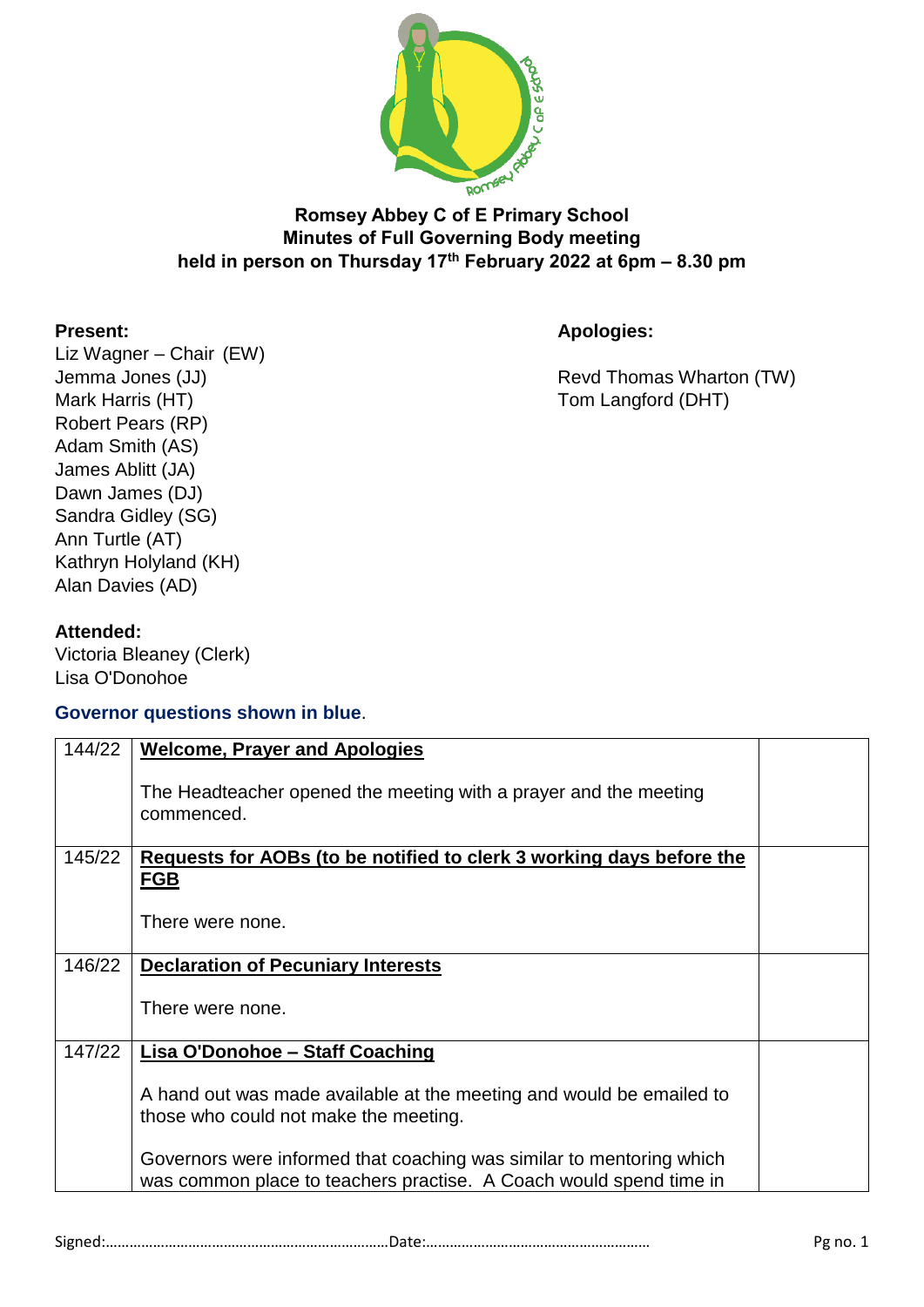the class and then a professional conversation would follow. Staff found it useful as teachers learning helps improve learning and attainment in pupils. Staff pairings were random and this gave an opportunity for all staff to see different areas of the curriculum. Targets from the SIP were used in the coaching sessions and there were 2 sessions each week for staff. Governors were informed that the staff all had high expectations of the pupils. There was a proforma which was used in the sessions and these were the same for all staff.

It was reported that the Coaches had found it a good learning tool as well as the teachers and SLT had monitored the sessions too. The impact of the session could be found on the handout and this was discussed.

Governors were asked to note that Habits of Mind had been a useful tool in the process as pupils also understood what the next steps were which helped develop their independence too.

Pupil progress meetings identified some key children and they would be the focus of coaching visits in the coming term. Next steps for the programme were highlighted on the handout and these were highlighted to the GB. Observations need not be stand alone but to link with future planning. Coaches are able to help the teacher reflect on the lesson.

**A Governor asked whether the Coach was another teacher and it was confirmed they were. They then asked what impact this has had on staffing and whether it was daunting for an ECT and it was explained that the SENDCo was working with teachers in covering classes for when staff were coaching and ECT were well experienced with the programme**.

**A Governor enquired as to how the impact of the programme was assessed and it was explained that targets had been made following the previous coaching sessions. The ECTs were learning about the coaching model so they are just as confident as current staff.** Governors felt it was an excellent model especially having younger staff comment on more experienced staff practice.

**A Governor then questioned whether the coaching was reciprocal and it was explained that at the time of the meeting it was not as it allowed a broader learning experience for all staff so the coach changed with each session.** Having visited other schools it had worked best with collaborative working across the school. **A Governor went on to enquire as to whether anything was planned for INSET days to support staff and they were informed this is something that is built into our CPD schedule of improvement workshops and INSET days.**

**Staff Governors were then asked how they had found the programme and they reported it had been a useful tool and having had pandemic teaching it was been nice to get feedback.**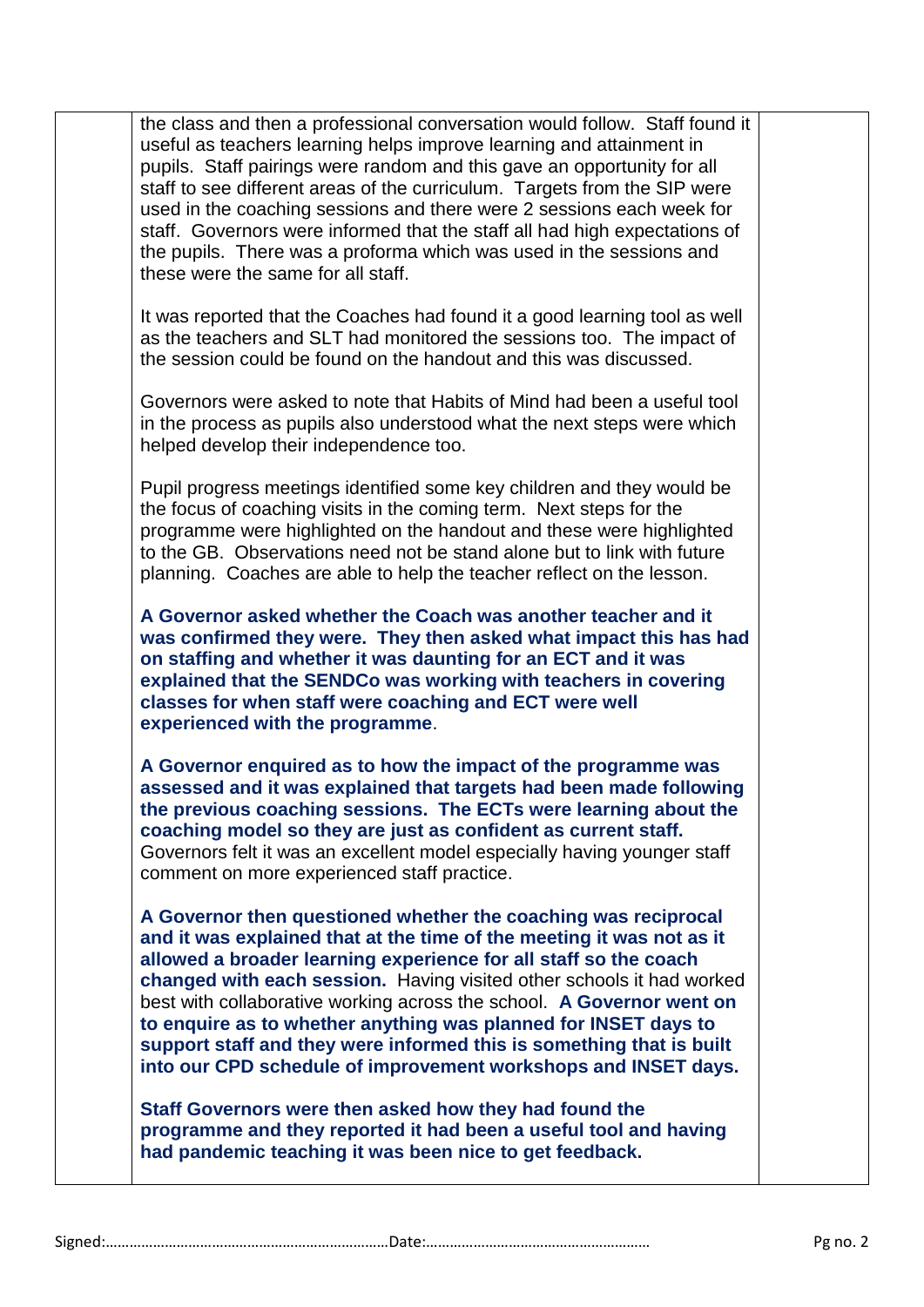| Governors congratulated the school on using the model under the<br>restraints of the pandemic.<br>LD was thanked for her presentation and she left the meeting at 18.32.<br>148/22<br>Endorsement of Minutes from last meeting - January 2022 (in<br>Dropbox)<br>The minutes were agreed as being a true and accurate representation of<br>the meeting and were signed accordingly by the Chair.<br>149/22<br>Endorsement of Minutes from last meeting - January 2022 (in<br>Dropbox)<br>5 children had been identified for the Nurture group.<br>Page 4 DJ had attended the holocaust session.<br>Page 5 there were 2 paragraphs with questions which should be<br>highlighted in Blue.<br>Page 6 – Should read the school paid 10% for its contribution to the<br><b>Project Management costs</b><br>Page 7 – Should read blue track and not tack.<br>With the above amendments the minutes were agreed as being a true<br>record.<br>150/22<br>Matters arising from the minutes not covered elsewhere on the<br><u>agenda</u><br>127/22 – RP and TW to access school email address was to be carried<br>forward.<br><b>EW</b><br>RP had brought his documents for DBS check and re-application form for<br>Foundation Governor and form would be signed by TW then sent to the<br>Diocese by EW<br><b>Clerk</b><br>The Clerk was asked to add a list of actions that shouldn't be forgotten to<br>the agenda. Staff Governor comment to be added to the agenda along<br>with Leadership and Management. | A Governor asked what happened if a Coach observed less than<br>good practise. It was felt that if staff were observing good practise<br>they were more likely to adopt it themselves and so this ensured<br>consistency. It also helped the triangulation between PP meetings. |  |
|------------------------------------------------------------------------------------------------------------------------------------------------------------------------------------------------------------------------------------------------------------------------------------------------------------------------------------------------------------------------------------------------------------------------------------------------------------------------------------------------------------------------------------------------------------------------------------------------------------------------------------------------------------------------------------------------------------------------------------------------------------------------------------------------------------------------------------------------------------------------------------------------------------------------------------------------------------------------------------------------------------------------------------------------------------------------------------------------------------------------------------------------------------------------------------------------------------------------------------------------------------------------------------------------------------------------------------------------------------------------------------------------------------------------------------------------------------------------------------------------------------|---------------------------------------------------------------------------------------------------------------------------------------------------------------------------------------------------------------------------------------------------------------------------------|--|
|                                                                                                                                                                                                                                                                                                                                                                                                                                                                                                                                                                                                                                                                                                                                                                                                                                                                                                                                                                                                                                                                                                                                                                                                                                                                                                                                                                                                                                                                                                            |                                                                                                                                                                                                                                                                                 |  |
|                                                                                                                                                                                                                                                                                                                                                                                                                                                                                                                                                                                                                                                                                                                                                                                                                                                                                                                                                                                                                                                                                                                                                                                                                                                                                                                                                                                                                                                                                                            |                                                                                                                                                                                                                                                                                 |  |
|                                                                                                                                                                                                                                                                                                                                                                                                                                                                                                                                                                                                                                                                                                                                                                                                                                                                                                                                                                                                                                                                                                                                                                                                                                                                                                                                                                                                                                                                                                            |                                                                                                                                                                                                                                                                                 |  |
|                                                                                                                                                                                                                                                                                                                                                                                                                                                                                                                                                                                                                                                                                                                                                                                                                                                                                                                                                                                                                                                                                                                                                                                                                                                                                                                                                                                                                                                                                                            |                                                                                                                                                                                                                                                                                 |  |
|                                                                                                                                                                                                                                                                                                                                                                                                                                                                                                                                                                                                                                                                                                                                                                                                                                                                                                                                                                                                                                                                                                                                                                                                                                                                                                                                                                                                                                                                                                            |                                                                                                                                                                                                                                                                                 |  |
|                                                                                                                                                                                                                                                                                                                                                                                                                                                                                                                                                                                                                                                                                                                                                                                                                                                                                                                                                                                                                                                                                                                                                                                                                                                                                                                                                                                                                                                                                                            |                                                                                                                                                                                                                                                                                 |  |
|                                                                                                                                                                                                                                                                                                                                                                                                                                                                                                                                                                                                                                                                                                                                                                                                                                                                                                                                                                                                                                                                                                                                                                                                                                                                                                                                                                                                                                                                                                            |                                                                                                                                                                                                                                                                                 |  |
|                                                                                                                                                                                                                                                                                                                                                                                                                                                                                                                                                                                                                                                                                                                                                                                                                                                                                                                                                                                                                                                                                                                                                                                                                                                                                                                                                                                                                                                                                                            |                                                                                                                                                                                                                                                                                 |  |
|                                                                                                                                                                                                                                                                                                                                                                                                                                                                                                                                                                                                                                                                                                                                                                                                                                                                                                                                                                                                                                                                                                                                                                                                                                                                                                                                                                                                                                                                                                            |                                                                                                                                                                                                                                                                                 |  |
|                                                                                                                                                                                                                                                                                                                                                                                                                                                                                                                                                                                                                                                                                                                                                                                                                                                                                                                                                                                                                                                                                                                                                                                                                                                                                                                                                                                                                                                                                                            |                                                                                                                                                                                                                                                                                 |  |
|                                                                                                                                                                                                                                                                                                                                                                                                                                                                                                                                                                                                                                                                                                                                                                                                                                                                                                                                                                                                                                                                                                                                                                                                                                                                                                                                                                                                                                                                                                            |                                                                                                                                                                                                                                                                                 |  |
|                                                                                                                                                                                                                                                                                                                                                                                                                                                                                                                                                                                                                                                                                                                                                                                                                                                                                                                                                                                                                                                                                                                                                                                                                                                                                                                                                                                                                                                                                                            |                                                                                                                                                                                                                                                                                 |  |
|                                                                                                                                                                                                                                                                                                                                                                                                                                                                                                                                                                                                                                                                                                                                                                                                                                                                                                                                                                                                                                                                                                                                                                                                                                                                                                                                                                                                                                                                                                            |                                                                                                                                                                                                                                                                                 |  |
|                                                                                                                                                                                                                                                                                                                                                                                                                                                                                                                                                                                                                                                                                                                                                                                                                                                                                                                                                                                                                                                                                                                                                                                                                                                                                                                                                                                                                                                                                                            |                                                                                                                                                                                                                                                                                 |  |
|                                                                                                                                                                                                                                                                                                                                                                                                                                                                                                                                                                                                                                                                                                                                                                                                                                                                                                                                                                                                                                                                                                                                                                                                                                                                                                                                                                                                                                                                                                            |                                                                                                                                                                                                                                                                                 |  |
| 151/22<br><b>Clerks Update</b>                                                                                                                                                                                                                                                                                                                                                                                                                                                                                                                                                                                                                                                                                                                                                                                                                                                                                                                                                                                                                                                                                                                                                                                                                                                                                                                                                                                                                                                                             |                                                                                                                                                                                                                                                                                 |  |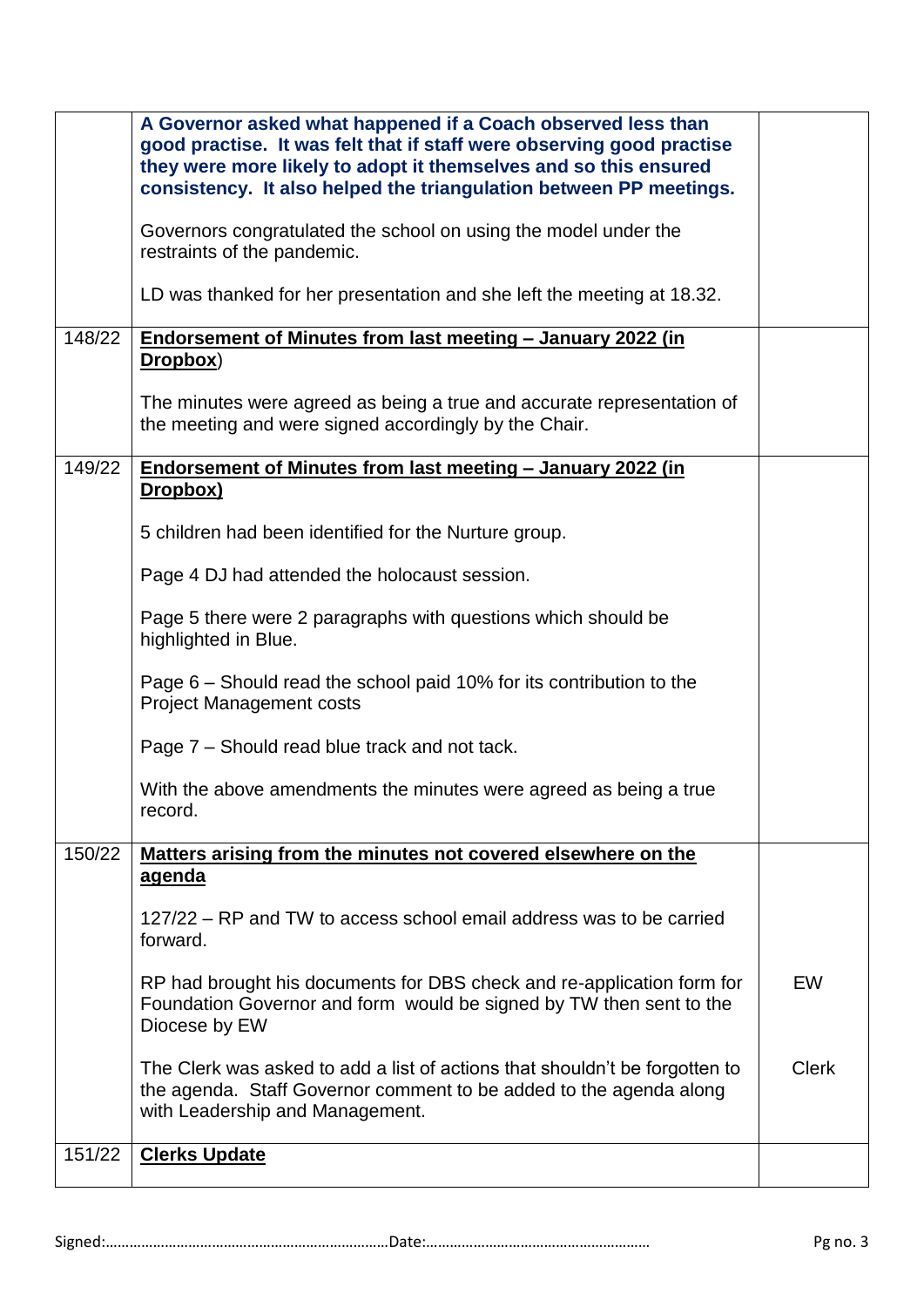|        | There was nothing to report.                                                                                                                                                                                                                                                                                                                                                                                                                                                                                                                                  |            |
|--------|---------------------------------------------------------------------------------------------------------------------------------------------------------------------------------------------------------------------------------------------------------------------------------------------------------------------------------------------------------------------------------------------------------------------------------------------------------------------------------------------------------------------------------------------------------------|------------|
| 152/22 | <b>Headteachers Written Update</b>                                                                                                                                                                                                                                                                                                                                                                                                                                                                                                                            |            |
|        | At the time of the meeting there were 203 children on roll. The waiting list<br>for classes had grown again. From the new intake there were 19 first<br>choices and the Headteacher would find out in March if there were any<br>additional out of county applications. HCC had forecasted 28 children so<br>19 is disappointing.                                                                                                                                                                                                                             |            |
|        | The National Average for attendance was 89.1% and didn't include covid<br>absences, the school had 95.9% attendance. Staff were working hard<br>chasing attendances and monitoring PAs and he explained it could feel<br>overwhelming with the number of illness cases. A Governor asked if the<br>schools attendance included the X code (covid absences) and the<br>Headteacher explained it didn't but the x code only accounts for<br>those self-isolating before receiving a positive test result. Once they<br>are test positive it gets marked as ill. |            |
|        | A Governor asked what AFC stood for and the Headteacher<br>explained that it meant Adopted From Care.                                                                                                                                                                                                                                                                                                                                                                                                                                                         |            |
|        | The LLPR visit was postponed due to staffing issues until 4 <sup>th</sup> May. There<br>would be Governor feedback on the afternoon. The Chair would attend<br>this meeting and other members of GB could attend if available                                                                                                                                                                                                                                                                                                                                 | <b>ALL</b> |
|        | Governors considered the Maths Subject report to be very positive and<br>staff were thanked.                                                                                                                                                                                                                                                                                                                                                                                                                                                                  |            |
|        | The Reading deep dive had just been completed and Science and Writing<br>would be completed next term.                                                                                                                                                                                                                                                                                                                                                                                                                                                        |            |
|        | INSET days had been very positive, staff were working hard within the<br>school and the sense of teamwork was strong.                                                                                                                                                                                                                                                                                                                                                                                                                                         |            |
|        | Moderation had suffered due to the pandemic and it was good to see all<br>staff across the school to help identify the next steps.                                                                                                                                                                                                                                                                                                                                                                                                                            |            |
|        | 50 children performed at the Abbey for the 5 Choirs Concert. Governors<br>commented on their impeccable behaviour. A letter had been received<br>from Mayor of Test Valley Cllr Cooper about the children and he had<br>asked to visit the school.                                                                                                                                                                                                                                                                                                            |            |
|        | Cultural Capital was key in the SIP and the INSET had been used on how<br>best to launch the programme. Staff would be using the launch pads for<br>disadvantaged children to give them a springboard into the topics. It was<br>agreed for the Headteacher to send dates to JJ to visit one.                                                                                                                                                                                                                                                                 | HТ         |
|        | SLT planned to review Reading after half term to support reading<br>recovery and the Sports Coaches would help support the class so                                                                                                                                                                                                                                                                                                                                                                                                                           | НT         |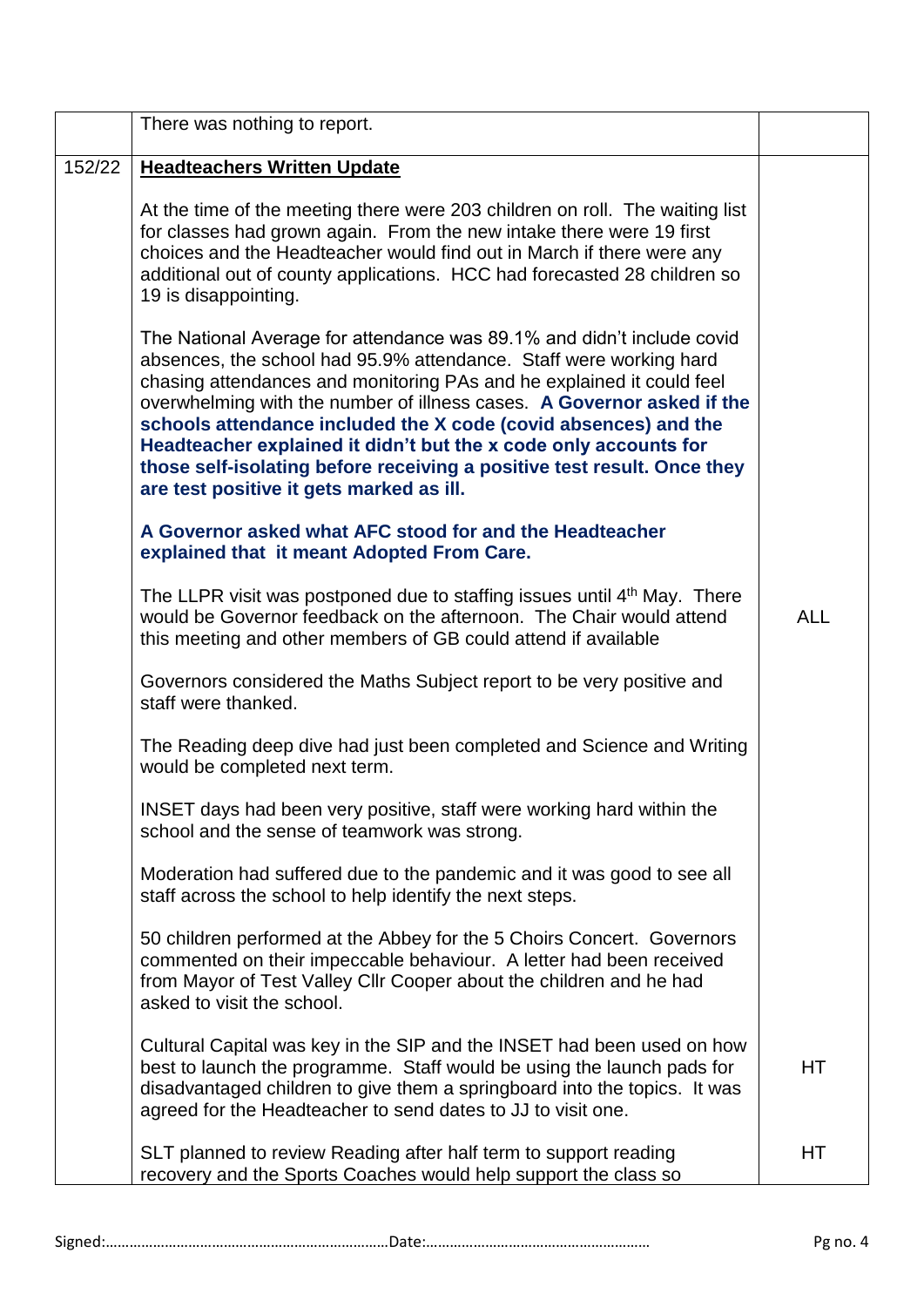teachers can lead on this. SLT had noted the data had shown the children were making progress. **A Governor asked whether clubs had commenced and the Headteacher confirmed Drama, Running, Gardening and Percussion had started and more were planned to commence. Parents had volunteered to help run clubs too.** AS had visited the school to monitor Headteacher training as well as ECT progress. Staff absence was still a challenge and SLT have had to think creatively for cover. Supply agencies were low on staff and so staff have had to cover each other. **A Governor questioned whether there was an opportunity for TOIL and it was explained that staff who had increased hours had previously been part time so TOIL wasn't offered.** Behaviour incidents were shared in the report and Year 4 were slightly higher than the rest of the school. Year R had significant high needs and interventions were in place for them along with support in the nurture group. The quality of teaching and also learning was very strong in this class. CPOMMS was also shared in the report. Absence incidents showed the follow up of absence. Mental Health impact had felt challenging for some families and these can be seen in the behaviour incidents. Safeguarding and support was key for these families. It was understood that trauma took time to surface and the school needs to be mindful of this. Financial pressures were then discussed alongside the pressures of living, this would also need to be monitored. CAMHS were saturated with cases. The Headteacher was informed there was a hardship fund from The Abbey and TW had more information should the school require it. The Headteacher reported he was pleased with the progress of proposed buildings works (roof and cladding) and was happy with the appointed Project Manager. 1 EHCP had been approved with a higher banding than expected. An open day had been held for companies to run the preschool. There were 10 interested parties with 2 attending the open day. A video tour of the space had been created. The deadline for applications was the end of February with interviews to be held on 14<sup>th</sup> March. A Governor explained that the Councillors had a pot of money which could help support the Reflection Garden and Cllr Daas should be contacted. **The Headteacher was asked that if Governor support for Mock SATS was required and Governors would be needed on Wednesday and**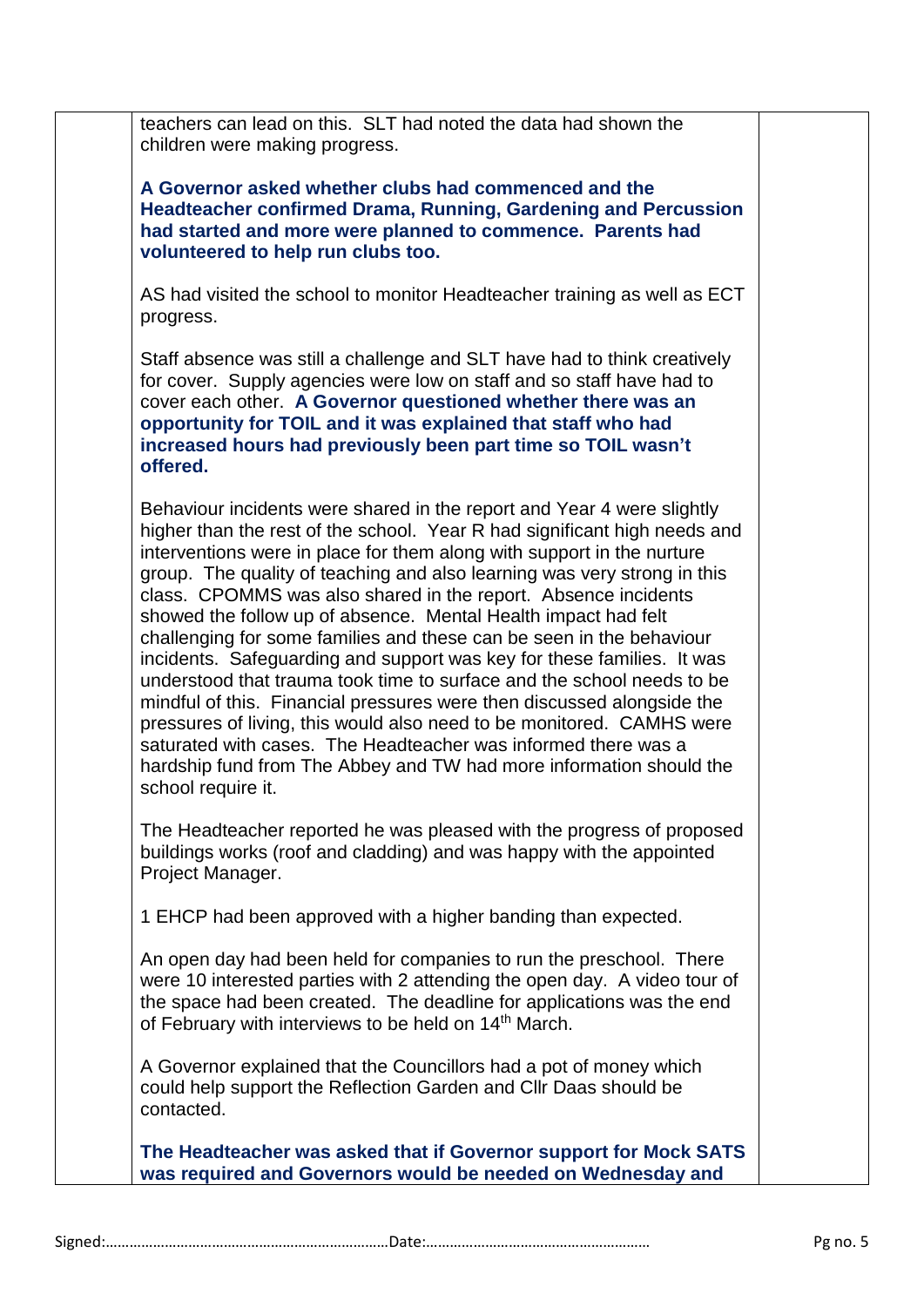|        | Thursday 9/10 <sup>th</sup> . The Headteacher was then asked whether SEND<br>and PP children would be taking the mocks and it was confirmed<br>they would be and appropriate access arrangements were being put<br>in place. JJ to attend on 10 <sup>th</sup> and would email the Head to confirm. DJ<br>to attend on Monday and AT on Tuesday                                                                                                                                                                                                                                                  | JJ<br><b>DJ</b> |
|--------|-------------------------------------------------------------------------------------------------------------------------------------------------------------------------------------------------------------------------------------------------------------------------------------------------------------------------------------------------------------------------------------------------------------------------------------------------------------------------------------------------------------------------------------------------------------------------------------------------|-----------------|
|        | Governors commented that not only had staff taught children they had<br>also continued the monitoring and supported all children in the<br>challenging circumstances created by the pandemic and supported each<br>other and this was an impressive achievement. KH was asked to pass on<br>thanks to staff.                                                                                                                                                                                                                                                                                    | KH              |
|        | <b>Lead Governor Reports (inc visits)</b>                                                                                                                                                                                                                                                                                                                                                                                                                                                                                                                                                       |                 |
| 153/22 | <b>Finance Update</b><br>The report had been sent prior to the meeting and the forecast outturn<br>was included in the report. The projection showed £43,000 surplus to be<br>used to end the financial year with £64,000 carry forward. The<br>improvement was due to income from EHCP, university students income<br>and £11,000 covid recovery. There had been £10,000 less expenditure<br>for maintenance costs and some equipment costs would be spent next<br>year. Governors were asked to note that when the budget had been set<br>there was an error in setting, staff had been paid. |                 |
|        | The school trips income was due to the residency trip deposits, the costs<br>would not come out until next year.                                                                                                                                                                                                                                                                                                                                                                                                                                                                                |                 |
|        | Governors asked if the lack of preschool income moving forwards<br>would have an impact. A scenario had been run with no preschool and<br>19 in Year R. The budget would be stable for the years 2023/24/25 with a<br>small deficit showing in 2026.                                                                                                                                                                                                                                                                                                                                            |                 |
|        | There were a number of outstanding payments of £73.50 for lunches,<br>Breakfast Club: £331.00 (£215 of this is owed for 1 child and being paid<br>on a monthly basis) and After School Club: £61                                                                                                                                                                                                                                                                                                                                                                                                |                 |
|        | The SFVS had been shared on Dropbox prior to the meeting. One area<br>had been highlighted and the website mentioned had not been used by<br>the school. Governors asked SLT to look into this.                                                                                                                                                                                                                                                                                                                                                                                                 | <b>SBM</b>      |
|        | The dashboard was then discussed and a traffic light system was used,<br>the school was generally in line with other schools. Premises costs were<br>slightly higher and the average teacher costs and average class size was<br>higher. Governors questioned if they should be worried about the<br>dashboard and they were reassured they shouldn't be.                                                                                                                                                                                                                                       |                 |
|        | Governors unanimously agreed to ratify the SFVS and it would be<br>submitted to the LA.                                                                                                                                                                                                                                                                                                                                                                                                                                                                                                         |                 |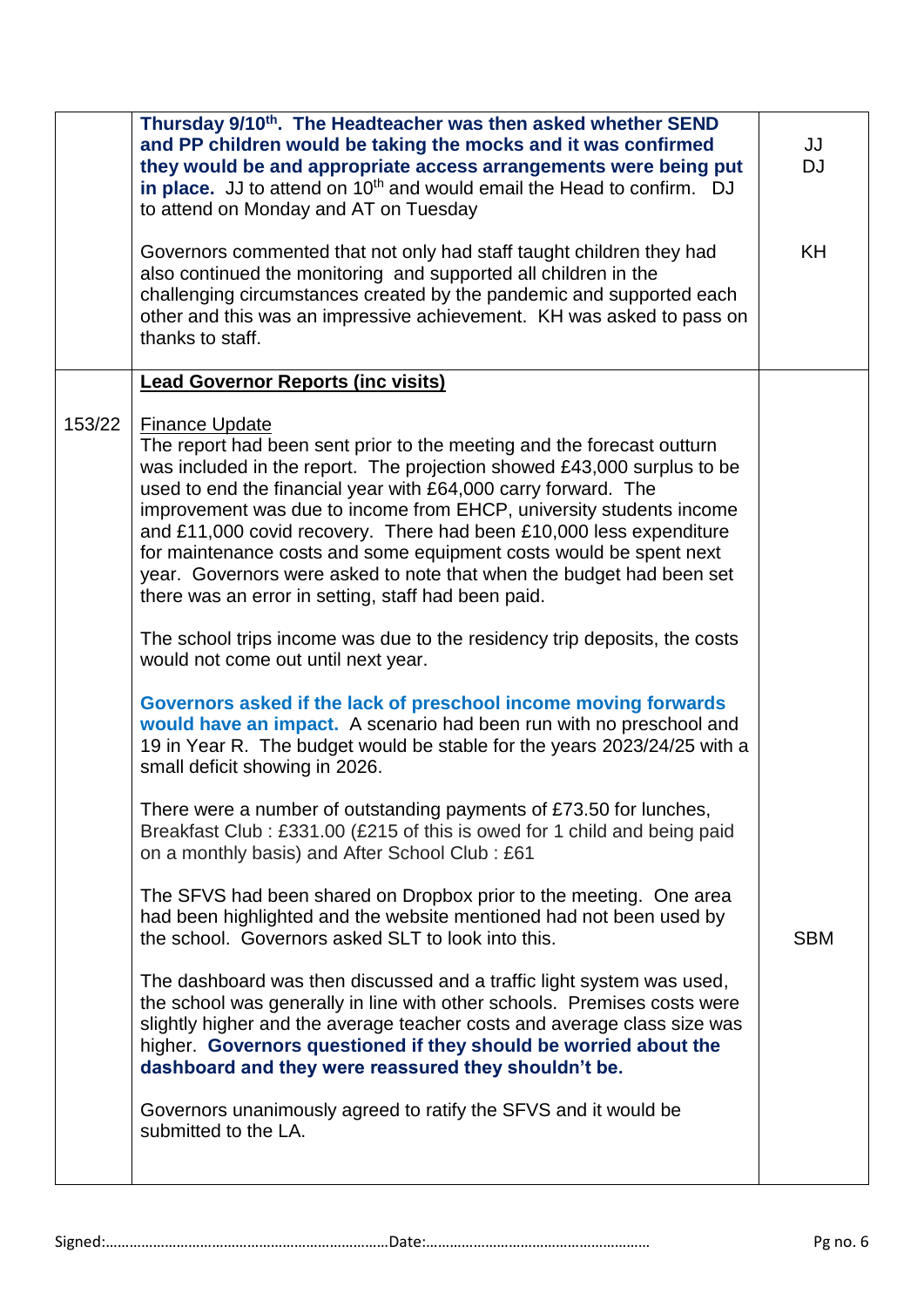|        | SLA's were then discussed. The SLA for Governor services had<br>increased by £10 and would cost £1105 for the year. Governors agreed<br>this wasn't a high cost and it was good value for money as long as<br>Governors go on courses.                                                                                                                                                                                                                                                                                                                                                                                                                               |  |
|--------|----------------------------------------------------------------------------------------------------------------------------------------------------------------------------------------------------------------------------------------------------------------------------------------------------------------------------------------------------------------------------------------------------------------------------------------------------------------------------------------------------------------------------------------------------------------------------------------------------------------------------------------------------------------------|--|
| 154/22 | <b>Sports Premium Update</b><br>It had been confirmed as being acceptable to carry money over.                                                                                                                                                                                                                                                                                                                                                                                                                                                                                                                                                                       |  |
| 155/22 | Curriculum<br>The report had been previously shared on Dropbox with the impact of the<br>phonics scheme. It also looked at evidence of Habits of Mind having a<br>positive impact. Puppets were referred to in lessons and had a positive<br>presence. Flexi helped the children remember what they had previously<br>learnt.                                                                                                                                                                                                                                                                                                                                        |  |
|        | The Impact of the phonics scheme had been seen as positive and the<br>anticipated issues had been overcome with additional resources having<br>been purchased for the children. Parents were responding positively to<br>the reading books which were sent home for pupils to read. Governors<br>had observed a phonics session for those needing extra support. They<br>had recapped previous sounds and the children were engaged in the<br>activities. The programme was running smoothly and thanks was given to<br>the staff for accommodating the visit.                                                                                                       |  |
|        | Habits of Mind were in place to support learning and a Governor asked if<br>this also had a wider impact on mental well-being and it was<br>confirmed it did as it offers support in all aspects of life and helped<br>empower the children. Children were very willing to talk about their<br>learning and this will be a great asset when Ofsted visit. If staff are<br>upskilling their children to talk about their learning they would become<br>mentally resilient.                                                                                                                                                                                            |  |
|        | DJ visited the Holocaust day and reported it was a nice sympathetic<br>atmosphere. The children had been engaged and read very clearly which<br>made it even more memorable.                                                                                                                                                                                                                                                                                                                                                                                                                                                                                         |  |
| 156/22 | Premises and Health & Safety<br>The contract for grounds maintenance was held with Hampshire and they<br>in turn, sub-contract to Southampton. With reference to the toxic<br>substances, the Site Manager had assured there had been a shift to<br>water based chemicals. There had not been a definitive answer as to<br>who has responsibility for removing the chemicals and it was questioned<br>whether they should they be kept in a metal cupboard. A Governor<br>asked if there had been any preparations for the amber weather<br>warning and although Hampshire schools had announced they<br>would be closed there had been no update at the time of the |  |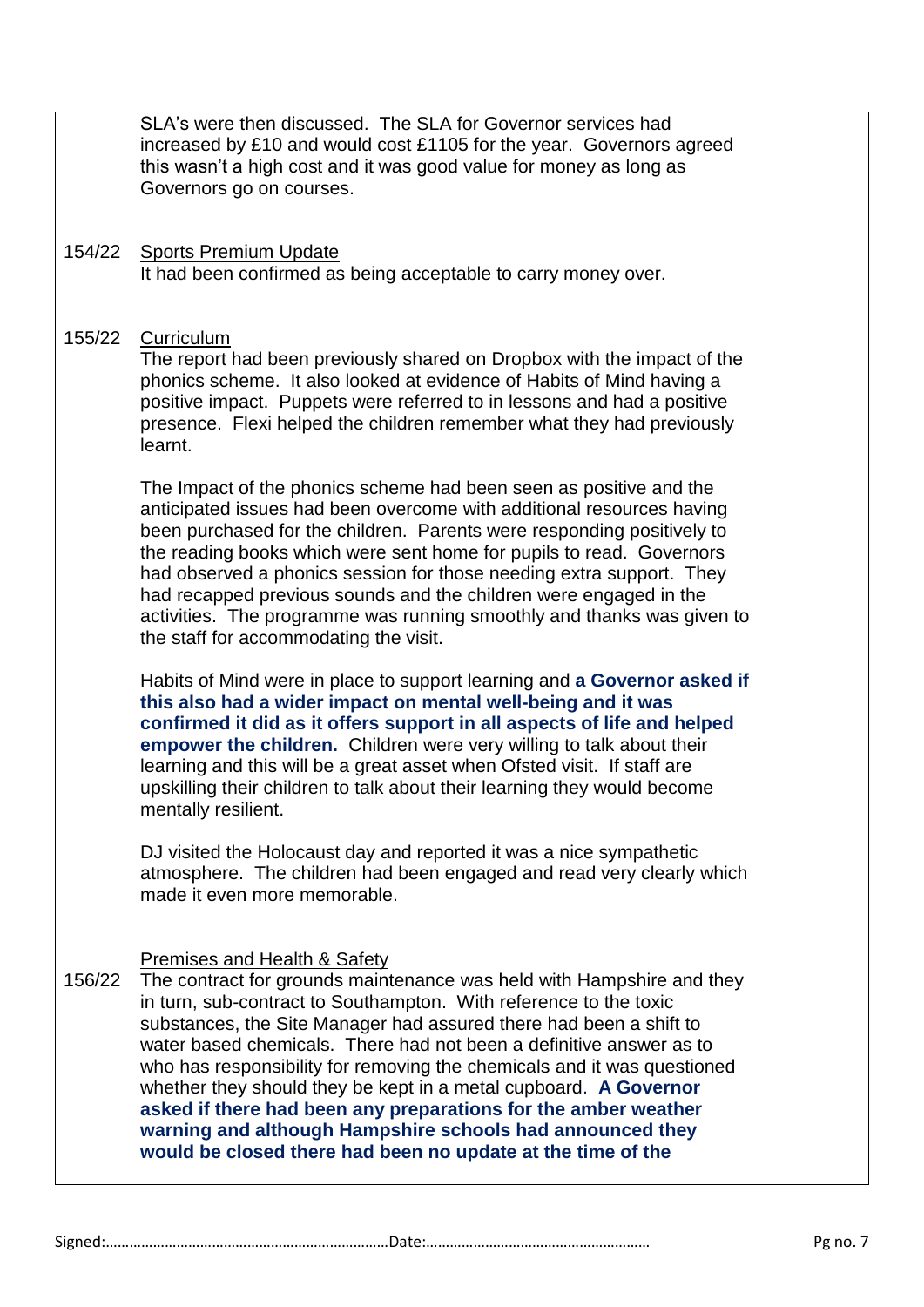|        | meeting. A Decision would need to be made by 7am. The Headteacher<br>was reminded there was support from the Chair available.                                                                                                                                                                                                                                                                                                                                                                                                                                                                                                                                                                                                                                                                                                                                                                                                                                                     |           |
|--------|-----------------------------------------------------------------------------------------------------------------------------------------------------------------------------------------------------------------------------------------------------------------------------------------------------------------------------------------------------------------------------------------------------------------------------------------------------------------------------------------------------------------------------------------------------------------------------------------------------------------------------------------------------------------------------------------------------------------------------------------------------------------------------------------------------------------------------------------------------------------------------------------------------------------------------------------------------------------------------------|-----------|
| 157/22 | Ethos / SIAMS<br>TW had reported he was enjoying Collective Worship. Lent was<br>upcoming and a plan would be written. The next Intergenerational Day<br>would be explored.                                                                                                                                                                                                                                                                                                                                                                                                                                                                                                                                                                                                                                                                                                                                                                                                       |           |
| 158/22 | <b>Pupil Premium and SEND</b><br>A meeting with Julie Symonds would be held after half term and the next<br>Attachment Training session would held after half term.                                                                                                                                                                                                                                                                                                                                                                                                                                                                                                                                                                                                                                                                                                                                                                                                               |           |
| 159/22 | <b>Pupil Progress</b><br>There was nothing to report.                                                                                                                                                                                                                                                                                                                                                                                                                                                                                                                                                                                                                                                                                                                                                                                                                                                                                                                             |           |
| 160/22 | Safeguarding<br>A visit would be held on 8 <sup>th</sup> March with EW/SG. Serious case review                                                                                                                                                                                                                                                                                                                                                                                                                                                                                                                                                                                                                                                                                                                                                                                                                                                                                    | EW/SG     |
|        | would also be held. The Hampshire newsletter on Safeguarding had<br>been shared on learning lessons and the Head was asked to ensure Julie<br>Symonds had a copy. There were 20 recommendations and the last 10<br>were school based. The Headteacher and Chair had reviewed them and                                                                                                                                                                                                                                                                                                                                                                                                                                                                                                                                                                                                                                                                                             | HT        |
|        | there were none that the school didn't already do. There had been a lot<br>of reports in the news about IT and school cyber attacks and Head was<br>asked to look into how resilient the systems in school were.                                                                                                                                                                                                                                                                                                                                                                                                                                                                                                                                                                                                                                                                                                                                                                  | <b>HT</b> |
|        | Recommendation 6 was read out and it was felt CPOMS covered the<br>school but Governors wondered whether Childrens Services reciprocated.<br>JA has some experience in IT and would support and lead on monitoring<br>IT security for the GB. This would also be added to the monitoring                                                                                                                                                                                                                                                                                                                                                                                                                                                                                                                                                                                                                                                                                          | JA        |
|        | schedule. The next Safeguarding visit would be monitoring the SCR and<br>DBS checks and they would also talk to Julie Symonds about the use of<br>CPOMS in safeguarding cases.                                                                                                                                                                                                                                                                                                                                                                                                                                                                                                                                                                                                                                                                                                                                                                                                    | EW        |
| 161/22 | <b>Development and Training</b><br>Skills audit - Governor experience showed a mix of experience and this<br>was very positive. There was also a good mix of skills and interests on<br>the GB. There was space for one more Foundation Governor and the<br>audit showed the skills it might be preferable for them to have.<br>JJ attended Governor Forum and the report was on Dropbox. The low<br>uptake on courses was discussed. There had been a number of requests<br>from schools to reduce their form entry. This had been a previous<br>discussion for RAPS prior to the pandemic alongside joining a Trust. The<br>budget scenario was hopeful but it was not something that could be<br>maintained. The predicted NoR for the next 4 years showed 201, 198,<br>194, 190, based on Hampshire figures. It was stressed that it was due to<br>careful management of the budget and school spending that had allowed<br>for the budget to stay in the position it was in. |           |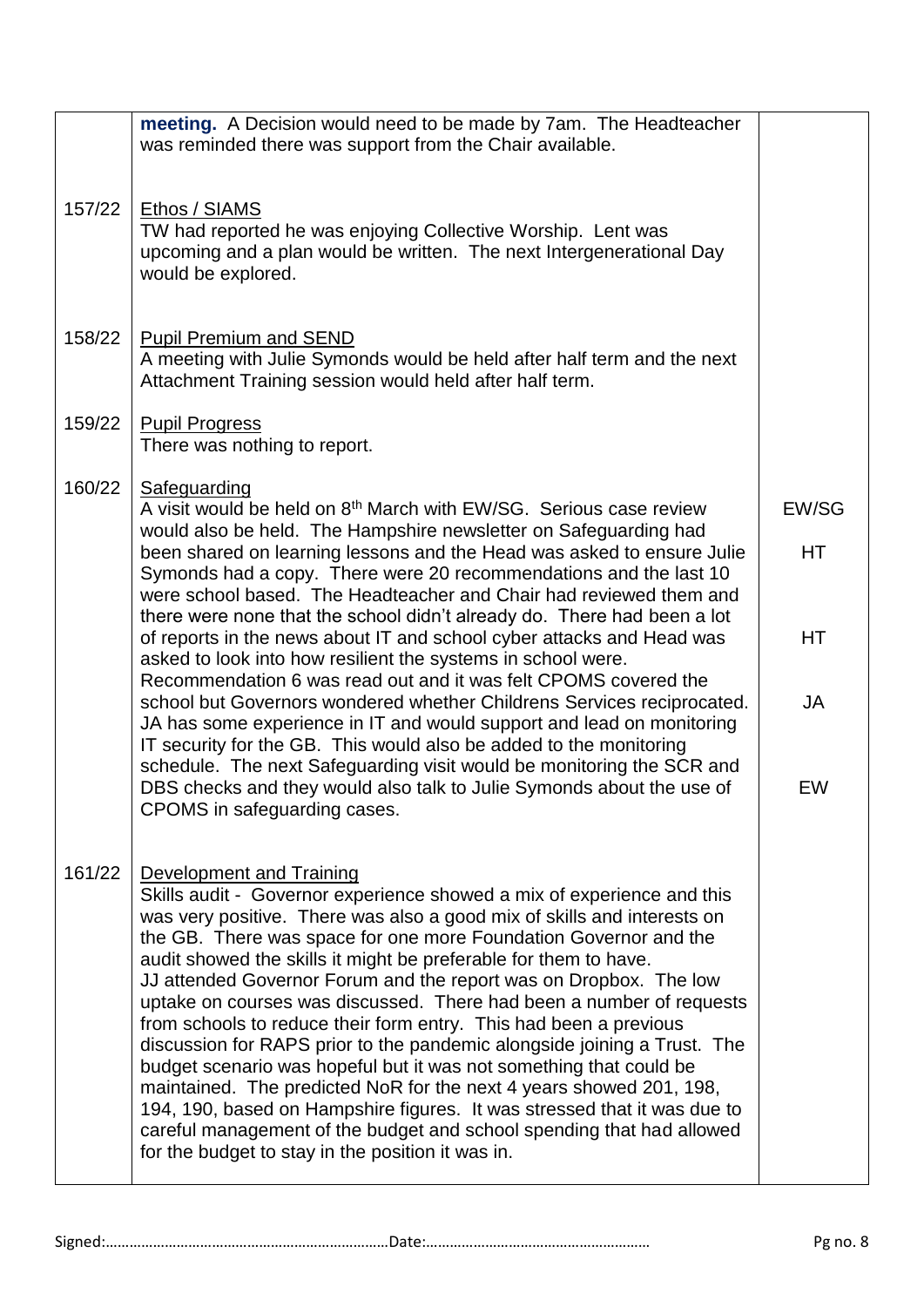| 162/22<br>163/22 | Leadership and Management - This item would be added to the agenda.<br>ECT and New Head discussion had been a very positive meeting where<br>they had discussed the support in place as a new Head. It had been<br>confirmed HT had completed the first part of his NPQH. ECT was<br>confident and able to share the support and coaching received. Capita<br>support for ECT was generic to primary and secondary so it was not<br>always relevant. The ECT was happy in school and willing to share her<br>views. JA will be meeting with the SENDCo re current training.<br>Communication<br>a. Media | JA  |
|------------------|----------------------------------------------------------------------------------------------------------------------------------------------------------------------------------------------------------------------------------------------------------------------------------------------------------------------------------------------------------------------------------------------------------------------------------------------------------------------------------------------------------------------------------------------------------------------------------------------------------|-----|
|                  | b. Marketing<br>There was nothing to report.                                                                                                                                                                                                                                                                                                                                                                                                                                                                                                                                                             |     |
| 164/22           | <b>Chair of Governor's Report</b><br>EW had attended the service review meeting for Hampshire Governor<br>Services.                                                                                                                                                                                                                                                                                                                                                                                                                                                                                      |     |
|                  | Monitoring of the school's PM had not been completed. DJ would be<br>reviewing the PMs and the Chair would share the proforma used in the<br>last review.                                                                                                                                                                                                                                                                                                                                                                                                                                                |     |
|                  | Governors were asked to complete the NGA Ofsted questionnaire, this<br>would be carried forward to the next meeting.                                                                                                                                                                                                                                                                                                                                                                                                                                                                                     | All |
| 165/22           | <b>Policy Review</b>                                                                                                                                                                                                                                                                                                                                                                                                                                                                                                                                                                                     |     |
|                  | Disaster recovery – This was agreed and ratified and would be signed by<br>the Chair.                                                                                                                                                                                                                                                                                                                                                                                                                                                                                                                    |     |
|                  | Charges and Remissions - Governors questioned whether payment<br>methods needed to include BACS and the Head would ask the SBM<br>for the next meeting.                                                                                                                                                                                                                                                                                                                                                                                                                                                  | HT  |
|                  | Prevent – no changes. The policy was agreed and ratified by the GB.                                                                                                                                                                                                                                                                                                                                                                                                                                                                                                                                      |     |
|                  | Trips and Visits had been reviewed by SLT for information.                                                                                                                                                                                                                                                                                                                                                                                                                                                                                                                                               |     |
| 166/22           | <b>AOB</b>                                                                                                                                                                                                                                                                                                                                                                                                                                                                                                                                                                                               |     |
|                  | There were no further items for discussion.                                                                                                                                                                                                                                                                                                                                                                                                                                                                                                                                                              |     |
| 167/22           | <b>Impact statement</b>                                                                                                                                                                                                                                                                                                                                                                                                                                                                                                                                                                                  |     |
|                  | Presentation on coaching<br>Probing questions on coaching<br>Heads report and strong performance in difficult times<br>Mental health impact on recent times<br>$\bullet$<br>Abbey Hardship fund                                                                                                                                                                                                                                                                                                                                                                                                          |     |